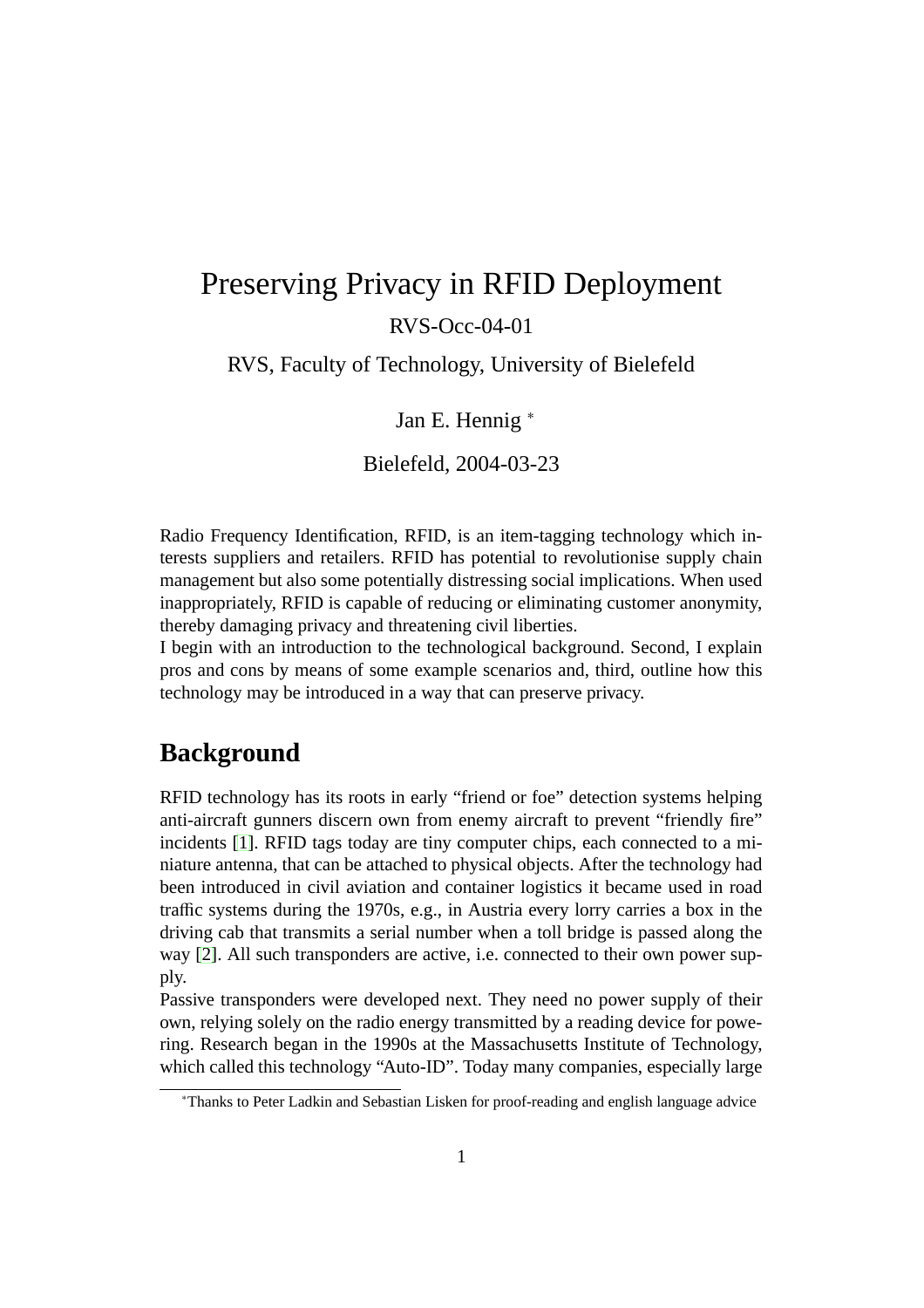ones such as Philips, Intel, Texas Instruments and many more are pushing forward the development of this technology. They are accompanied by "RFID user" corporations, among them Procter & Gamble, Gillette, Philip Morris, Marks & Spencer, Walmart and Metro, who are marking products from livestock to cream cheese with ID numbers for several reasons [\[3\]](#page-8-1).

That is one of the key abilities of this technology: The chips are capable of transmitting their identification – an unique serial number. EPCglobal, a consortium consisting of more than 100 of the most influential companies, including government organisations [\[4\]](#page-8-2), is supervising the electronic product code (EPC) allocation process to ensure that these numbers are globally unique and will remain so for hundreds of years. "Unlike the bar code, however, the EPC goes beyond identifying product categories – It actually assigns a unique number to every single item that rolls off a manufacturing line" [\[5\]](#page-8-3). "VeriSign, the company that maintains the Internet's *.com* and *.net* domain registry, has been hired to run a new directory to be used to keep tabs on consumer goods using a technology known as radio frequency identification" [\[6\]](#page-8-4). Apart from this number, many chips are capable of storing, reading and rewriting some number of custom data bytes. But, clearly, there is no need to store voluminous data amounts on the chip itself to make tracking it a possibility. The unique number is enough for a computer linked to a reading device to look up or amend data linked to this particular unique number.

The second key feature of RFID is that no physical contact is required for reading because of the radio transmissions. Dependent on chip and antenna design, reading ranges vary from a few centimetres to a few meters for passive RFID tags. Contrary to claims that these distances are too short to track consumers, this is definitely possible: reader devices do not have to follow the RFID tag for it to be tracked. It is sufficient to install some reader devices at strategic points, e.g. bottlenecks such as doors or on-ramps [\[7\]](#page-8-5). Persons must pass those bottlenecks and are, thus, forced into reader range. This tracking is only limited by the number of reader devices installed and by the possible bottlenecks. Internal documents show that developers of RFID technology have a world in mind where RFID reader devices make up an all-embracing global network [\[8\]](#page-8-6).

Another reason why RFID tags are increasingly favoured by companies is that the chips are becoming tinier and cheaper. The smallest chips cover only  $0.2$ mm<sup>2</sup> and antennas can already be printed directly on the product or the package with an ink jet technology [\[7\]](#page-8-5). Prices are predicted to fall below  $1¢$  each by 2004 [\[5\]](#page-8-3). The argument that RFID tags are too expensive for massive introduction is invalid because mass production has just begun: RFID tags are designed to be cheap.

Regarding privacy issues, another technology comes into play: databases and their supersets – archives. In principle, databases are independent of RFID technology. But, as I will show, the main threat to privacy lies in the combination of both technologies.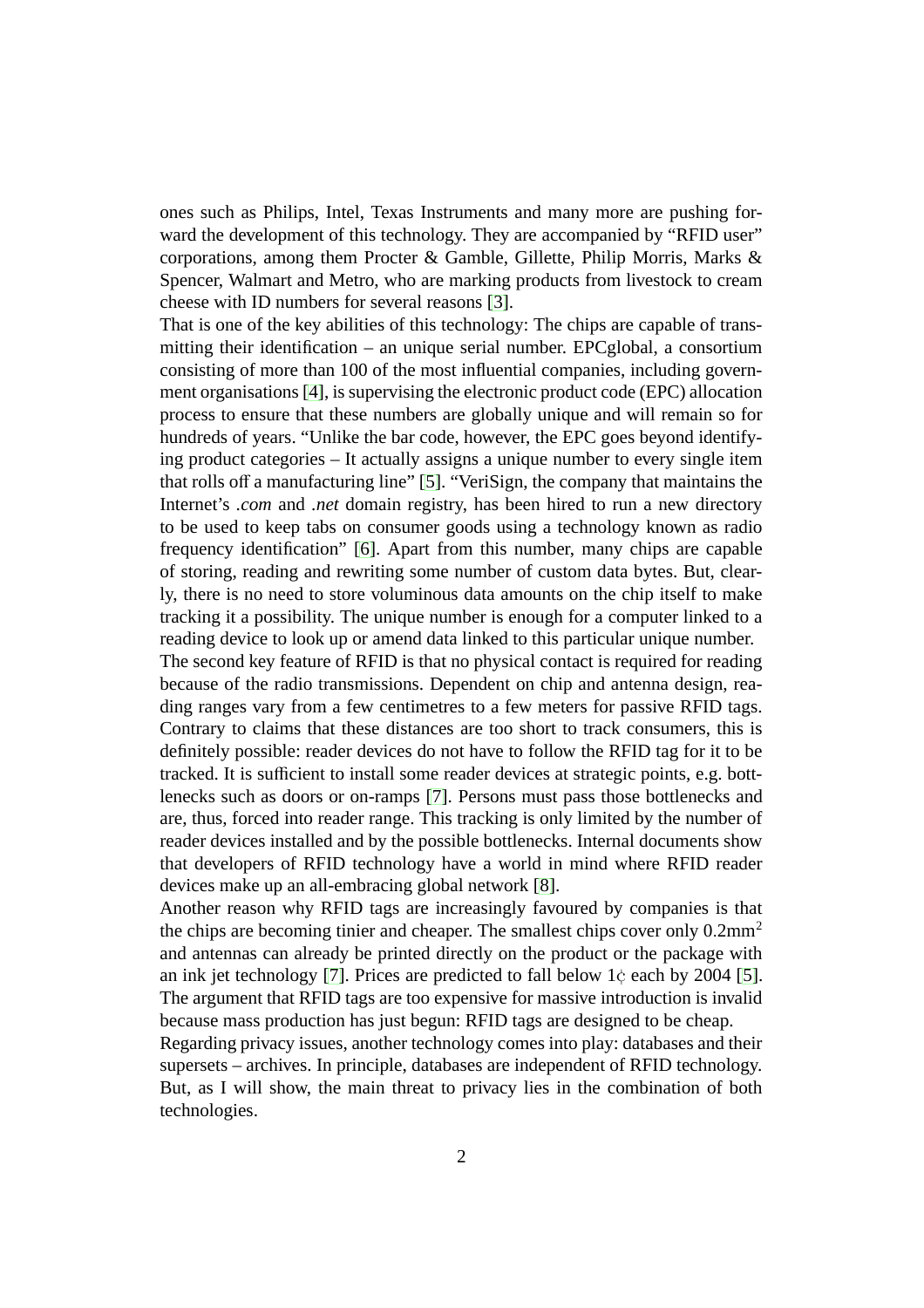Of course there are other aspects and risks, e.g. the increased amount of customervicinity radio transmissions might lead to health problems, or the increased adoption of RFIDs taking over tasks now performed by humans may lead to more unemployment. These problems go beyond the scope of this paper. I will confine myself to privacy and civil-liberties issues.

## **RFID imposes threats to privacy and civil liberties**

Civil and consumer rights protection groups have identified five major points concerning privacy and civil liberties issues [\[8\]](#page-8-6). These are:

- 1. Hidden placement of tags
- 2. Unique identifiers for all objects worldwide
- 3. Massive data aggregation
- 4. Hidden readers
- 5. Individual tracking and profiling

Let's look at these points in detail.

1. Hidden placement of tags.

RFID tags can be embedded into or onto objects without the knowledge of the individual obtaining or holding these items. This has already been done by Gillette with tags hidden inside the package of Mach3 razor blades, and by Benneton who sewed tags into clothing. As radio waves are able to travel through fabric, plastic, and other materials, it is possible to read those RFID tags without the need for line of sight. Currently liquid and metal still pose problems for tag reading because radio waves are absorbed by liquid or deflected by the metal, so that tags cannot be placed everywhere [\[7\]](#page-8-5).

But enough places remain. There is currently no law to notify customers of RFID tags, with two exceptions from 2004: "On Feb. 24, the Utah House of Representatives passed a bill mandating clear labeling of any product in which an RFID chip is embedded. A bill introduced on Feb. 27 in the California Senate goes further, arguing that retailers should need consumers' permission" [\[9\]](#page-8-7).

2. Unique identifiers for all objects worldwide.

The Electronic Product Code (EPC) is designed to enable every object on earth to have its own unique identifier (ID). EPCglobal assigns EPC number blocks for all products to all producers in the world and estimates the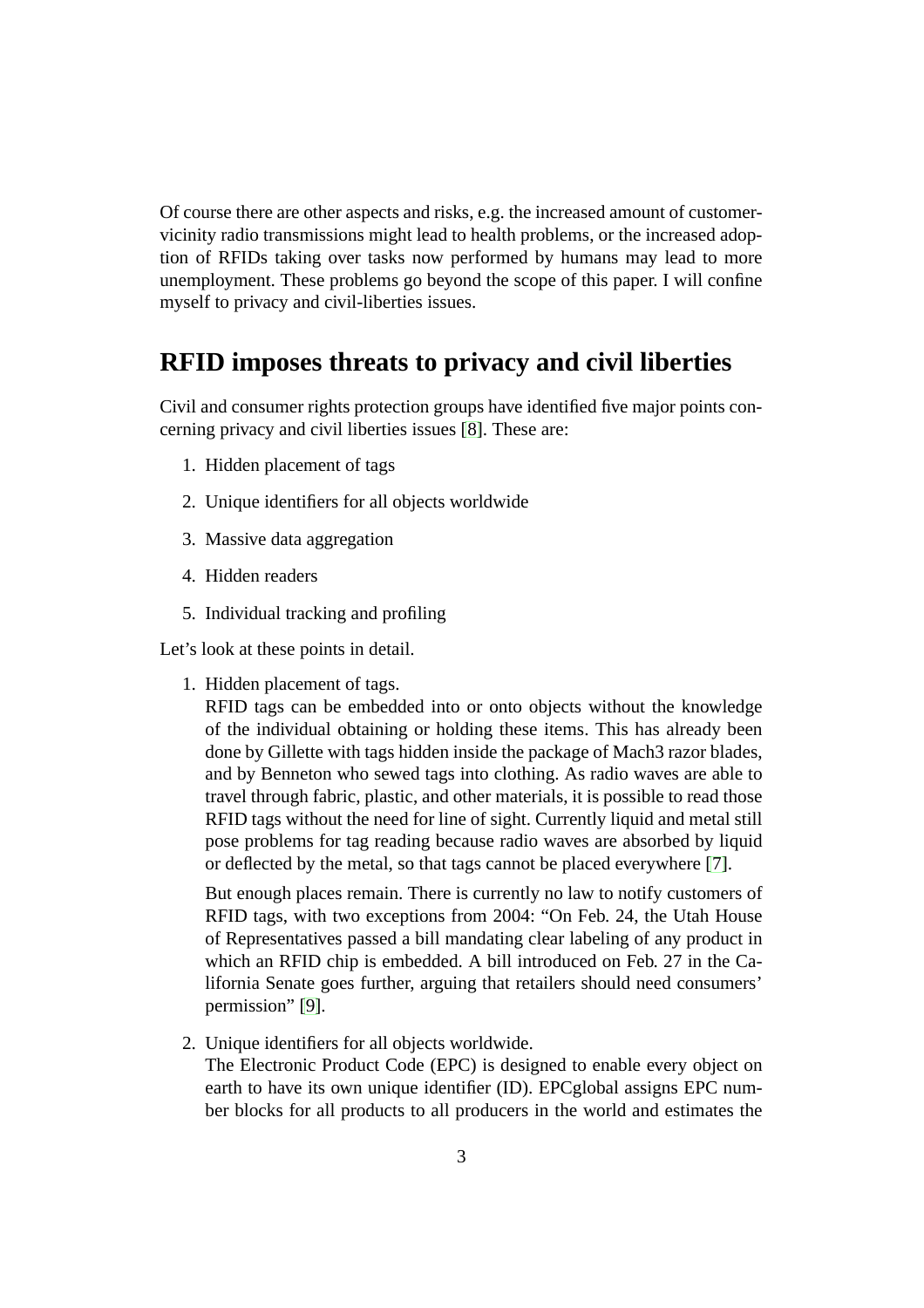number space will not be exhausted for about 1000 years. These numbers are ideally suited for direct and easy use as keys within a database.

The use of these keys could lead to every physical object being identified and linked to its purchaser or owner within a global registration system. For this, there is no need to store more than the ID information on the chip: If all systems are interconnected, an external database will do the trick. Leaked documents [\[10\]](#page-8-8) show different number blocks to be reserved for different products – one is already reserved for "human".

3. Massive data aggregation.

RFID deployment requires the creation of huge databases containing the tag IDs. Corporations have learned through grocery "loyalty" cards that collecting data may add new value to the company. Thus, large data collections have been created and tested by individual corporations. The data records could be linked with person data, especially as computer memory and processing capacities expand. Work is now being undertaken to interlink individual data collections to form new, huge, centralised databases, for example by SAP and DARPA [\[11,](#page-9-0) [12\]](#page-9-1).

Once data is in a database, it can be combined or linked with other data to form new data. Those databases are not publicly visible because the collected data is very valuable and companies reserve read and search access for themselves. As a consequence, there is the risk that false or wrongly linked data could persist in those databases. Until now cost-intensive data mining had to be performed to extract useful data from the masses of data. With unique IDs, this data mining can be broken down to a sequence of very much easier operations. This will reduce processing cost and time and can obviously lead to an expansion of data aggregations.

4. Hidden readers.

"Tags can be read from a distance, not restricted to line of sight, by readers that can be incorporated invisibly into nearly any environment where human beings or items congregate. RFID readers have already been experimentally embedded into floor tiles, woven into carpeting and floor mats, hidden in doorways, and seamlessly incorporated into retail shelving and counters, making it virtually impossible for a consumer to know when or if he or she was being 'scanned'" [\[8\]](#page-8-6).

Accenture and Gillette are talking of and introducing "silent commerce" [\[13,](#page-9-2) [14\]](#page-9-3): The customer does not and will not know that his RFID tags are being read. Cheapest reader devices cost about 20 US-\$ today. The smallest ones are as tiny as a 25 US-¢ coin. Portable reading devices are obviously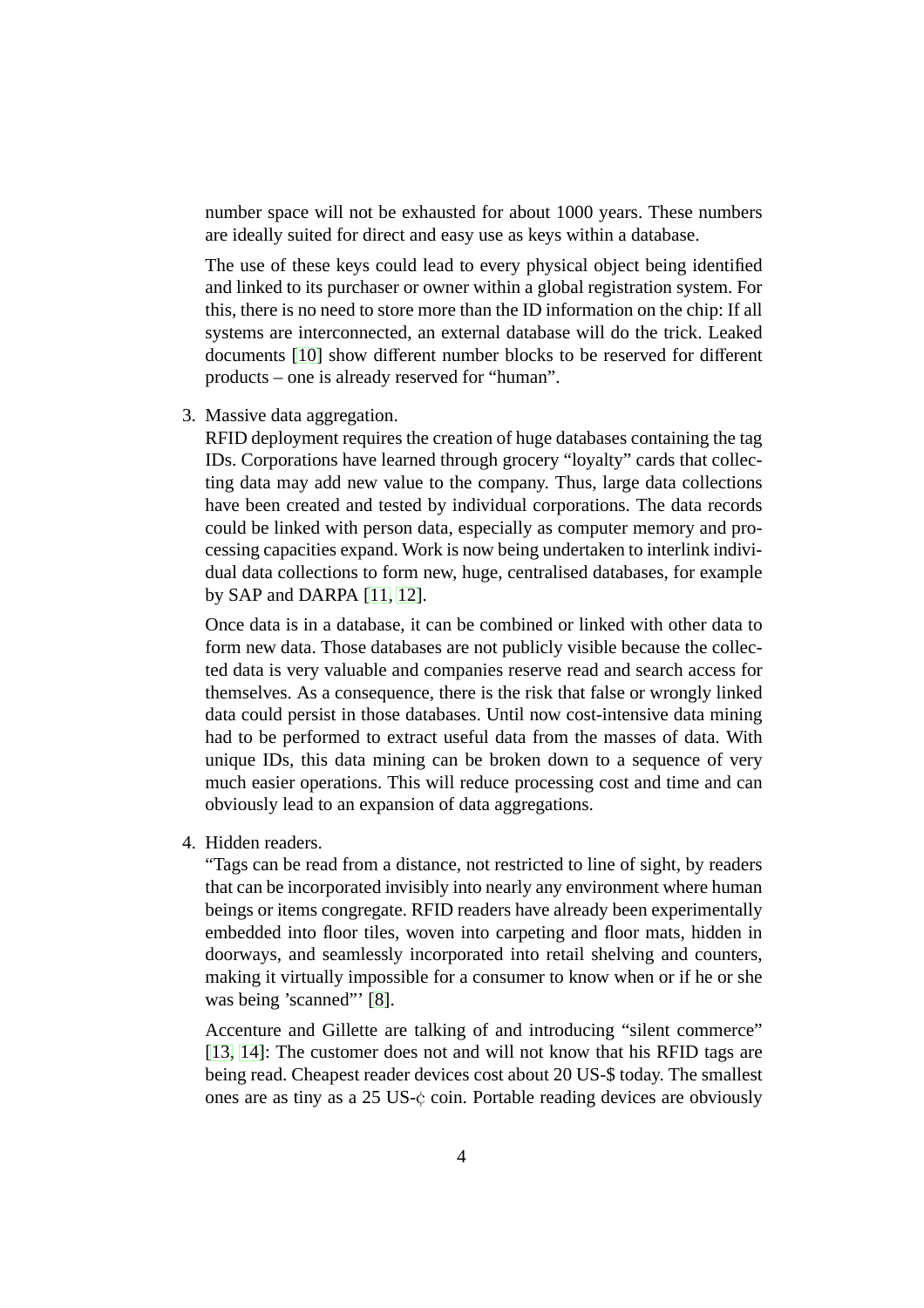possible to build. But there is the danger of surveillance if reader devices are installed in strategic places: bottleneck locations such as doors or on-ramps to freeways, carpets or the shelving of a store. Here, there is no need for long-range readability because everyone has to walk or drive by, through or over the reader device.

#### 5. Individual tracking and profiling.

If personal identity were determinable, e.g. linked to unique RFID tag numbers, individuals could be profiled and tracked without their knowledge or consent. For example, a tag embedded in a shoe can effectively be used as an identifier for the person wearing that particular shoe. The EPC of items people wear or carry around could associate them with events such as political rallies.

The next step would be to minimise the gap between item and individual by means such as embedding RFID tags into customer or loyalty cards. This is exactly what Metro did in its "extra Future Store" [\[15\]](#page-9-4) located in Rheinberg, Germany. RFID tags are also used in contactless smart cards which then can be identified before the smart functions are enabled, because the RFID range is larger than that of the smart card functions. There are plans for using RFID tags in (federal) identity cards [\[16\]](#page-9-5) and passports [\[17\]](#page-9-6) as well, so that biometric data need not be stored on the identity card itself, but in a central database.

By minimising the gap, customers may be identified as they enter a store. Habits and preferences could then be recorded and later be used to optimise store layout and seduce or manipulate the customer to buy more or more expensive products in the future. Customer relationship management (CRM) can also benefit from the data collected and from the availability of customers' identities as soon as they enter the store: classification of customers into "good" and "bad" categories [\[18\]](#page-9-7) may lead to gratification or penalisation of the customer through different prices or different service offers. The customer would not know about this. Such classification is already performed today, but the means to identify a customer before the point of sale were missing until now.

More far-reaching issues may arise, as the 2003 Big Brother Awards Germany laudation envisages: "Marion Z. is sent a caution from the Duisburg authorities with a fine. The wrapping paper of a Mars bar she has bought was found in the town park, floating in the duck pond. After some pondering, Marion Z. remembers that she gave the sweet to a young carol singer. Grinding her teeth, she pays the 10 Euro fine" [\[19\]](#page-9-8).

At Enterprise Charter School, Buffalo, USA, pupils can already be identi-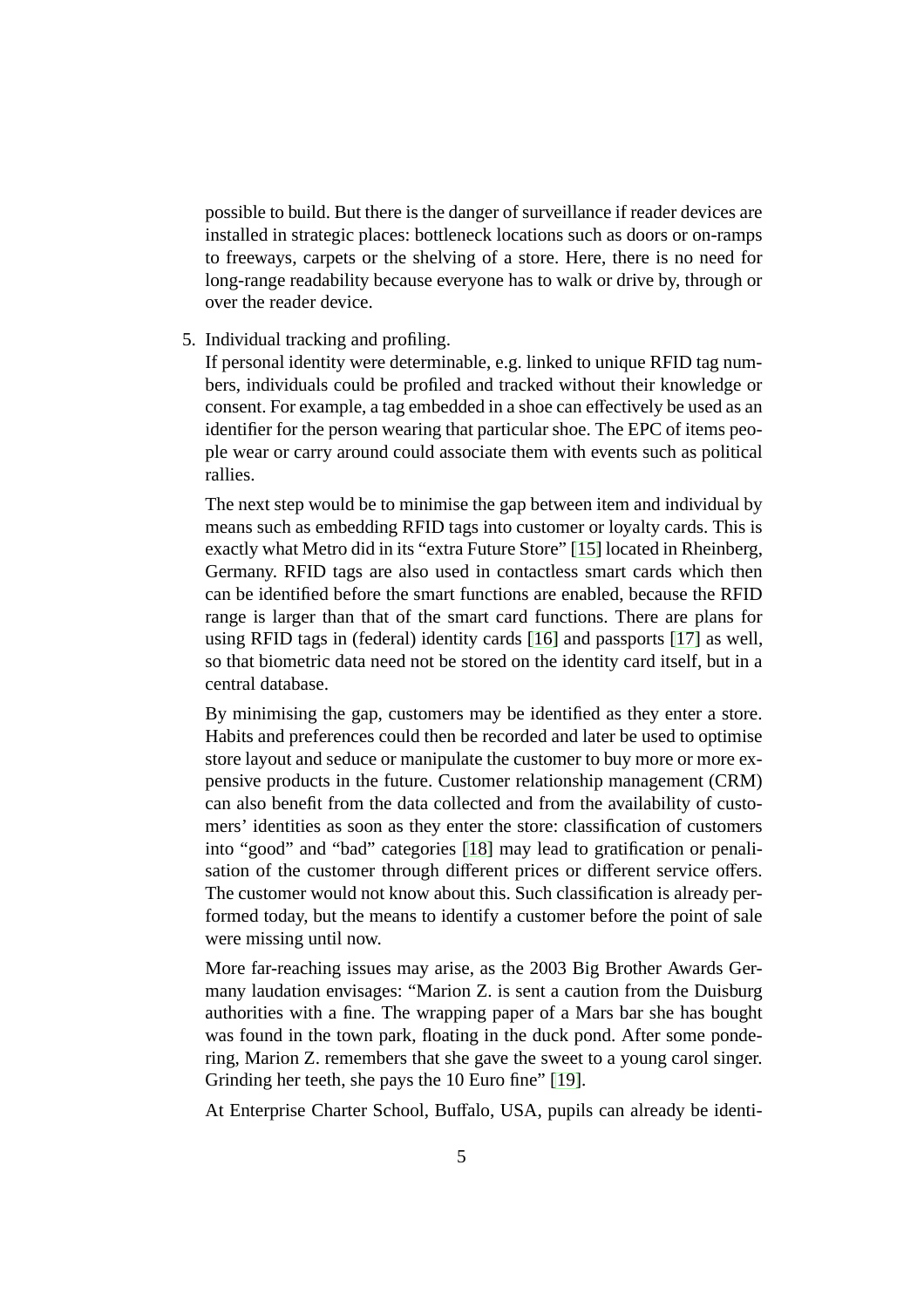fied via RFID tags. They are forced to carry around an identification card equipped with such a tag [\[20\]](#page-9-9). With these tags, data about course attendance and the pupils' presence and location is to be collected, according to the school's principal. This shows that data greediness is not limited to retailers. Similar to this school, companies might be eager to learn about their workers' presence and location. RFID tags sewn into working clothes would perform this job well.

The next step, implanting the chips directly underneath human skin, is currently pushed by Applied Digital Solutions, who intend to sell their VeriChip, VeriMed, VeriPrime, VeriPay and VeriKid systems, all based on RFID tags. E.g. in Mexico, the VeriKid tags are being implanted "in children as an anti-kidnapping device" [\[21\]](#page-9-10) albeit the fact that it is unlikely today to fortuitously have a reader device near the hostage's position. Those tags might be used to clearly identify dead bodies, but they cannot prevent kidnapping. With the implantation of RFID tags, Applied Digital Solutions closes the identification gap [\[22\]](#page-10-0). Here in Germany, society is very sensitive to the thought of implanted ID numbers in view of the recent, worst part of our history. These concepts are therefore likely to be regarded as wholly unacceptable by a significant part of German society.

### **Introducing RFID technology adequately**

A technology that can be used for such controversial and conflicting interests must be introduced on a basis that balances the concerns of all stakeholders. It must be said that some damage of trust has already occurred as some retail companies deliberately chose to introduce RFID technology without informing their customers. Metro, one of the biggest retailers in Europe, responding to a civil protest organised by the German privacy and data protection group FoeBuD that was supported by more than fourteen German consumer and civil liberties groups, has announced that it will discontinue its trials with embedding RFID tags into customer "payback" cards [\[23\]](#page-10-1).

Addressing such concerns, RSA Security has announced the availability of a RFID blocker tag [\[24\]](#page-10-2). RSA wants to hand them out sewn into shopping-bags at the Ce-BIT 2004 trade show in Hannover [\[25\]](#page-10-3). But as c't, a renowned German computer magazine, figured out, those blocker tags are and will be only partially usable  $1$ 

<span id="page-5-0"></span><sup>&</sup>lt;sup>1</sup>Blocker tags "jam" readers by sending out unrequested responses to reader signals, "drowning" out data from the RFID chips actually addressed. This works best if one of two main protocols, the Tree Walking Protocol, is being used. The other protocol, the Aloha Protocol (a classic protocol which stimulated the development of Ethernet), is and will be principally immune to passive blocker tags: because this protocol features delayed responses, blocker tags will not be able to gather enough energy to block all consecutive answers following a reading impulse.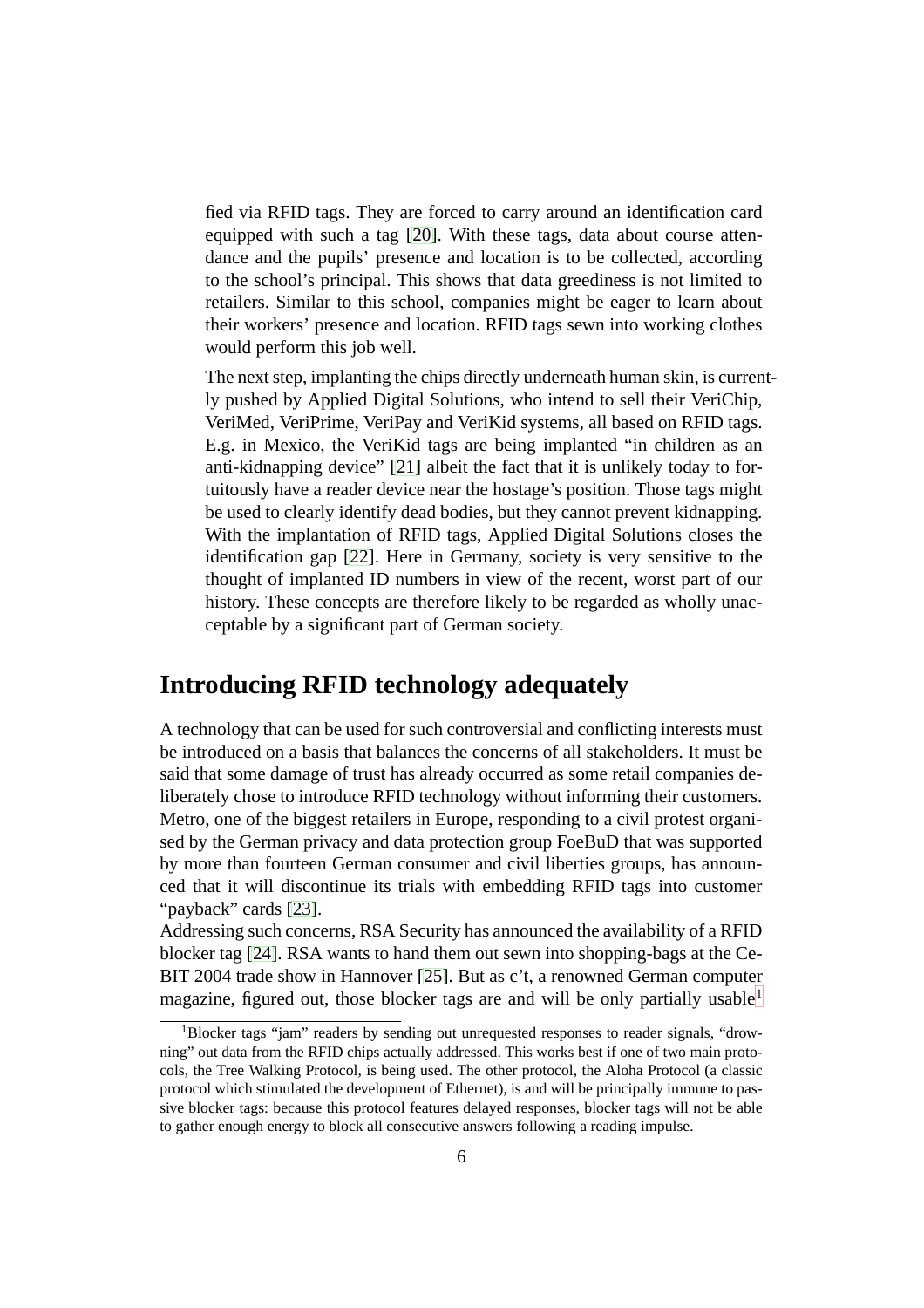#### [\[26\]](#page-10-4).

Furthermore, RSA Security announced that its blocker tags will not "drown out" all possible RFID numbers in order not to interfere with planned industry applications. Having to rely on blocker tags is also a disadvantage for customers, because they would *actively* have to protect their privacy. But even if people were to accept the "protection" offered by blocker tags, after technology has been developed and stores have been equipped with RFID installations, blocker tags could just be banned by law or by store owners not allowing entrance to people found to carry blocker tags. Blocker tags can not be the ultimate solution to the perceived evils of RFIDs.

The most radical strategy of a total RFID ban is not feasible either. Once this technology exists it is not possible to uninvent it, especially as there are good reasons for using this technology safely and profitably. Therefore, a line must be drawn between the legitimate interest of tracking products in the supply chain and the damage to individual rights if tracking continues in store rooms and after products are purchased. The public-interest organisation  $CASPIAN<sup>2</sup>$  $CASPIAN<sup>2</sup>$  $CASPIAN<sup>2</sup>$ , amongst others, proposes a three-part framework: "First, RFID must undergo a formal technology assessment, and RFID tags should not be affixed to individual consumer products until such assessment takes place. Second, RFID implementation must be guided by Principles of Fair Information Practice. Third, certain uses of RFID should be flatly prohibited" [\[8\]](#page-8-6).

Such a balanced approach respects most valid interests. As efforts to introduce RFID technology secretly have already been made, a moratorium must be set up to cease these tests until a technology assessment has taken place involving civil, industry and commerce stakeholders with the purpose of agreeing on acceptable guidelines for laws and regulations.

At the time of writing, there is not much information available from industry and commerce about what they would regard as acceptable. But it may be assumed that the interest is largely in allowing RFID tags, readers and referencing database technology as far as possible.

On the "civil liberties" side of the debate, demands have already been made: No technology should be introduced secretly. It has to be clearly visible where RFID tags and reading devices are installed or used and for what purpose. Data that is not essential for the given purpose must not be collected. Security and integrity in transmission, databases and system access must be ensured. Installers and users of such technology should be legally responsible for complying with the agreed principles. Auditing by outside third-parties with publicly available results must be actively supported.

<span id="page-6-0"></span>The following would not be acceptable [\[8\]](#page-8-6):

<sup>2</sup>CASPIAN: Consumers Against Supermarket Privacy Invasion and Numbering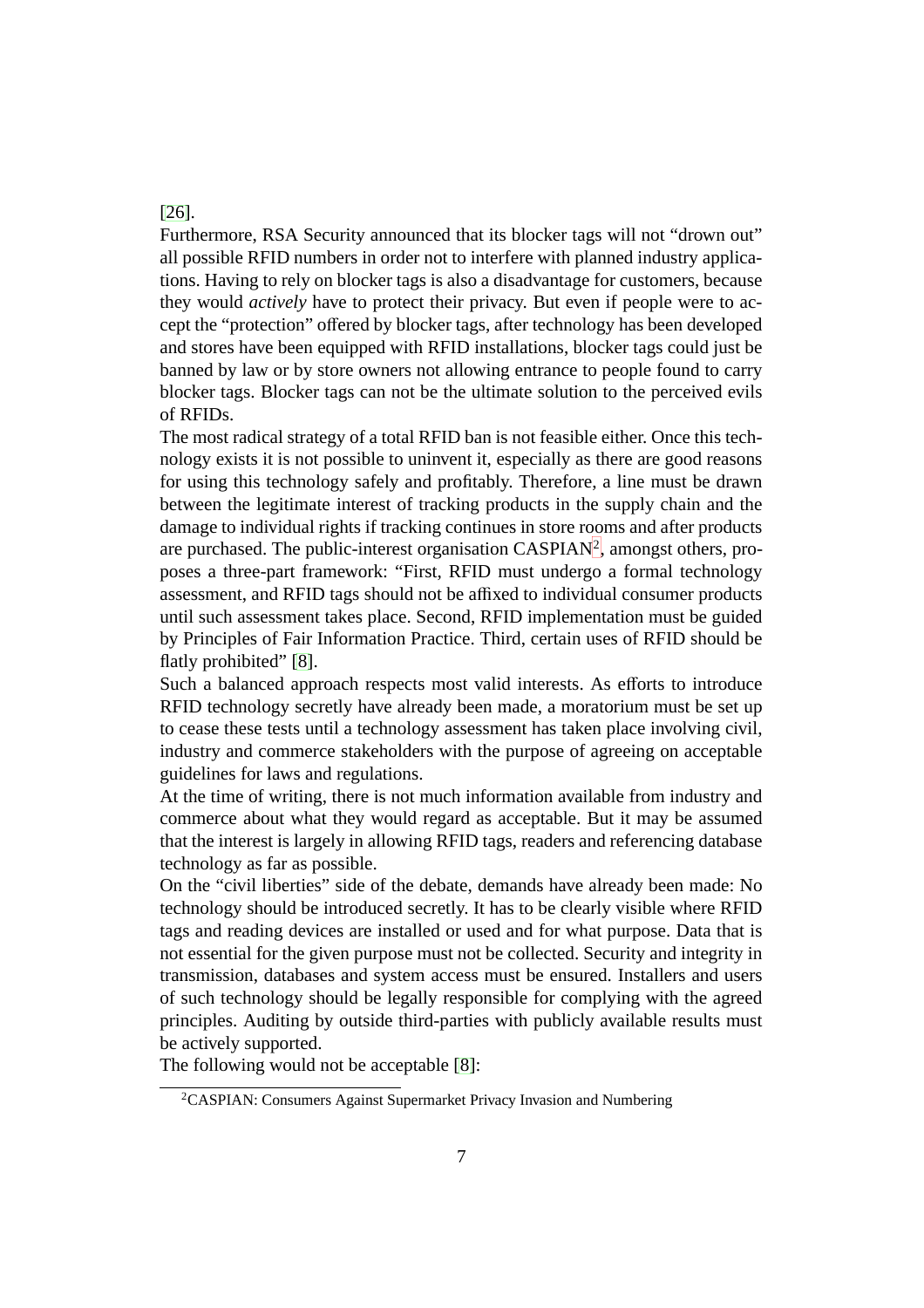- coercing or forcing customers into accepting RFID tags that are "alive" or only currently inactivated,
- prohibiting detection of RFID tags and readers and prohibiting disabling of tags by customers,
- human tracking, either directly or indirectly through goods and items and
- use of RFID tags to eliminate or reduce anonymity (e.g. embedded into currency).

Acceptable uses of RFID are the tracking of goods in the supply chain up to the point where those goods are brought into contact with customers. That is the point at which those goods are put onto a shelf in the sales area, and not the point of sale, because the sales area is a shared space. Acceptable would also be a use as an additional warning mechanism for products containing toxic substances. The RFID tag could transmit a message relating to recycling or disposal of the product. The information stored would be generic to the product, not specific to the individual item.

These demands could be stated in a more abstract form and then become part of a legal right: the "right for informational self-determination" [\[27\]](#page-10-5). In Germany this right has been derived from the Basic Constitutional Law and was first introduced into German legislation by the Federal Constitutional Court<sup>[3](#page-7-1)</sup> in 1983 in a ruling about a population census [\[28\]](#page-10-6). The right for informational self-determination includes the individual's control over relinquishment and utilisation of personal data, including withdrawal: the right to know which data is being collected, where it is being collected, stored, connected to other data and processed, and who has access to the data. It also includes the right to designate what may be done with one's data and the right to instruct institutions storing someone's data to delete it or to correct data that is wrong. This right of informational self-determination that is currently threatened by RFID technology introduction must be maintained and strictly adhered to for the foreseeable future. The main objective of the RFID debate must be to ensure exactly this.

### <span id="page-7-0"></span>**References and recommendations**

[1] Colin C. Haley: "Are You Ready for RFID?", 2003-11-24, <http://networking.earthweb.com/netsp/article.php/3112801>

<span id="page-7-1"></span> $3$ The Constitutional Court is Germany's highest judicative body. One of its main functions is to rule on the compatibility of legislation or administrative acts with the constitutional law.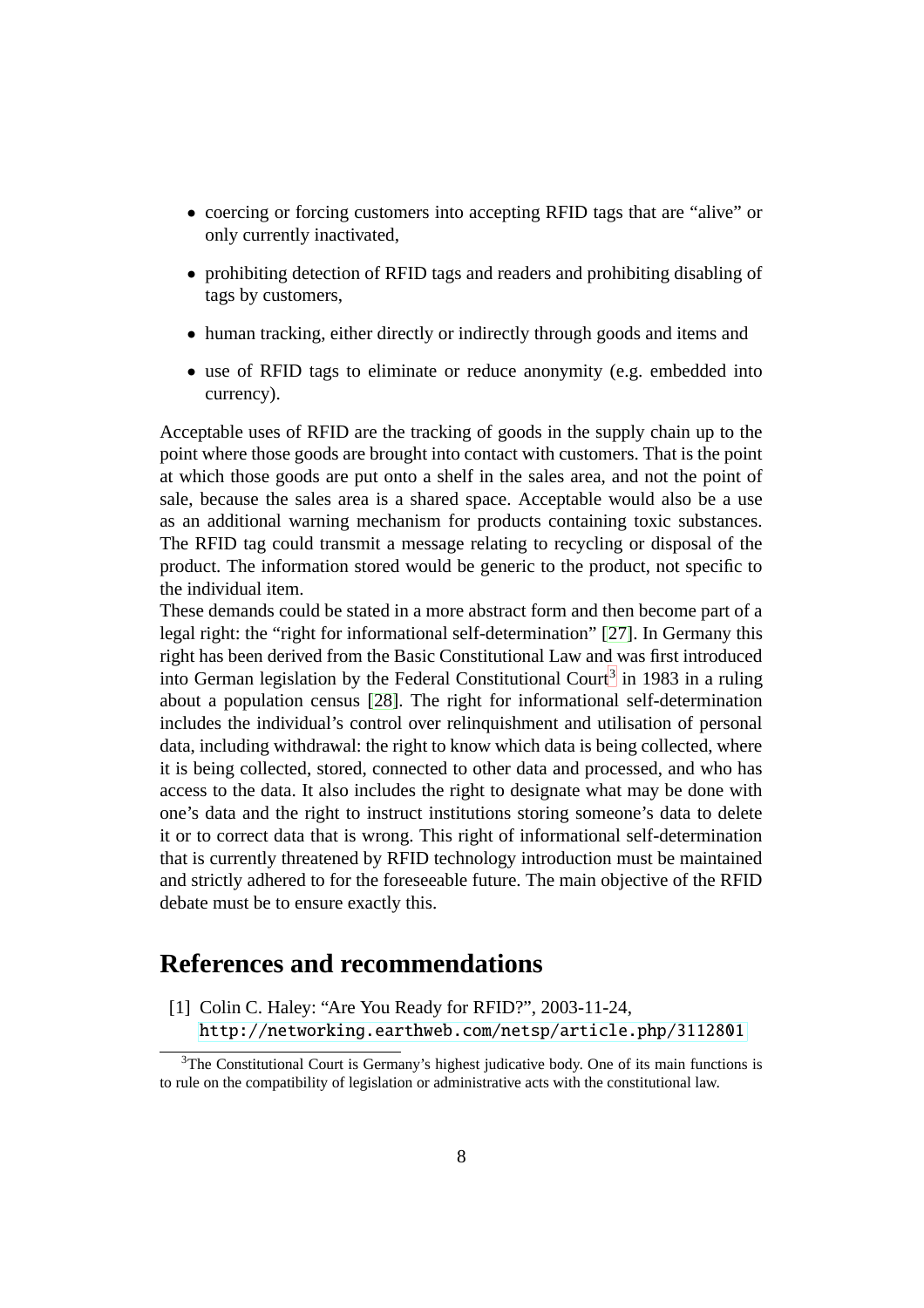- <span id="page-8-0"></span>[2] Detlef Borchers, Neue Züricher Zeitung: "Frischkäse bitte bei Kasse 3 melden", 2004-03-05, <http://www.nzz.ch/2004/03/05/em/page-article9G4V4.html>
- <span id="page-8-1"></span>[3] Bob Brewin, Computerworld: "Agriculture head backs national livestock ID system", 2003-12-31, http://www.computerworld.com/mobiletopics/mobile/ [technology/story/0,10801,88710,00.html?nas=PM-88710](http://www.computerworld.com/mobiletopics/mobile/technology/story/0,10801,88710,00.html?nas=PM-88710)
- <span id="page-8-3"></span><span id="page-8-2"></span>[4] CASPIAN: List of sponsors of the MIT Auto-ID Center as of 2003-06-25, [http://www.spychips.com/rfid\\_sponsors.htm](http://www.spychips.com/rfid_sponsors.htm)
- <span id="page-8-4"></span>[5] Katherine Albrecht, CASPIAN: "RFID: Tracking everything, everywhere", <http://www.nocards.org/AutoID/overview.shtml>
- [6] Cybertime: "VeriSign and EPC Global ... tracking consumers through products", 2004-01-13, <http://www.cybertime.net/~ajgood/ecommerce.html>
- <span id="page-8-5"></span>[7] FoeBuD e.V., Public Domain 128: "Spy Chips in the Yoghurt Mug – RFIDs - coming soon!", <http://www.foebud.org/pd/pd128/index-gb.html> with Katherine Albrecht, CASPIAN, lecturing about "Privacy and Societal Implications of RFID" at Bunker Ulmenwall, Bielefeld, Germany, 2004-02-01, presented slides: <http://www.rfidprivacy.org/papers/albrecht.pdf>
- <span id="page-8-6"></span>[8] CASPIAN, ACLU, EFF, EPIC et al: "Position Statement on the Use of RFID on Consumer Products", 2003-11-14, [http://www.spychips.com/jointrfid\\_position\\_paper.htm](http://www.spychips.com/jointrfid_position_paper.htm)
- <span id="page-8-7"></span>[9] Jane Black, Business Week: "Shutting Shopping Bags to Prying Eyes", 2004-03-05, http://www.businessweek.com/technology/content/mar2004/ [tc2004035\\_8506\\_tc073.htm](http://www.businessweek.com/technology/content/mar2004/tc2004035_8506_tc073.htm)
- <span id="page-8-8"></span>[10] Cryptome and Quintessenz Verein zur Wiederherstellung der Bürgerrechte im Informationszeitalter: 68 confidential documents from Auto-ID found by CASPIAN, 2003-07-06, <http://cryptome.org/rfid-docs.htm> and http://quintessenz.org/rfid-docs/cryptome.org/ [rfid-docs.htm](http://quintessenz.org/rfid-docs/cryptome.org/rfid-docs.htm)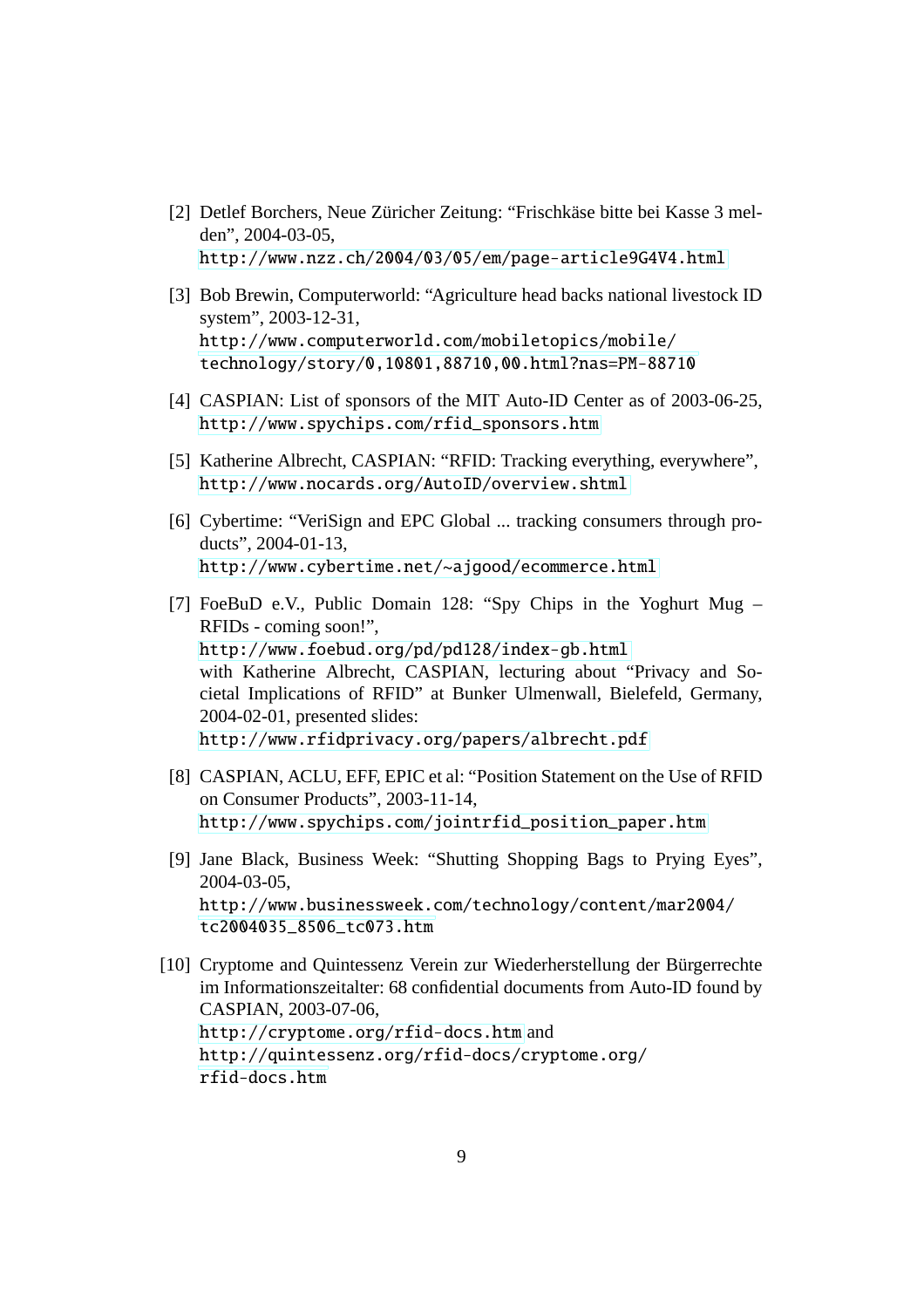- <span id="page-9-0"></span>[11] Jürgen Kuri, Heise Newsticker: "SAP verstärkt mit RFID-Unterstützung Engagement im Einzelhandel", 2004-01-13, <http://www.heise.de/newsticker/meldung/43560>
- <span id="page-9-1"></span>[12] Bill Fetech, Systems and Processes Engineering Corp.: "RFID Technology Tests Successful", July 1999, <http://www.spec.com/PipelineJuly99.pdf>
- <span id="page-9-2"></span>[13] Accenture Technology Labs: "Silent Commerce", http://www.accenture.com/xd/xd.asp?it=enweb&xd= [services%5Ctechnology%5Cvision%5Csilent\\_commerce.xml](http://www.accenture.com/xd/xd.asp?it=enweb&xd=services%5Ctechnology%5Cvision%5Csilent_commerce.xml)
- <span id="page-9-3"></span>[14] Michael Fitzgerald, Small Times: "Alien lands big Gillette deal, but privacy is not on razor's edge", 2003-01-24, http://www.smalltimes.com/document\_display.cfm? [document\\_id=5363](http://www.smalltimes.com/document_display.cfm?document_id=5363)
- <span id="page-9-4"></span>[15] Metro AG, Future Store Initiative Website: "STORE OF THE FUTURE" http://www.future-store.org/servlet/PB/menu/1000373\_l2/ [1079032461800.html](http://www.future-store.org/servlet/PB/menu/1000373_l2/1079032461800.html)
- <span id="page-9-5"></span>[16] JurText online: "Sklaven der RFID (Radio Frequency Identification)", http://www.jurtext.de/modules.php?name=News&file=article [&sid=889](http://www.jurtext.de/modules.php?name=News&file=article&sid=889)
- <span id="page-9-6"></span>[17] Andreas Wilkens, Heise Newsticker: "Reisepass mit RFID-Chip", 2004-03-19, <http://www.heise.de/newsticker/meldung/45780>
- <span id="page-9-8"></span><span id="page-9-7"></span>[18] Dionco Inc. presentation: "The Future of Commerce", 2003, <http://www.dionco.com/downloads/NRF2003final.ppt>
- [19] Rena Tangens, FoeBuD e.V., and Frank Rosengart, Chaos Computer Club (English translation: Sebastian Lisken): Big Brother Awards Germany 2003 laudatio for the Metro Group: "Consumer Protection", 2003-10-24, <http://www.bigbrotherawards.de/en/2003/.cop/>
- <span id="page-9-9"></span>[20] Florian Rötzer, Telepolis: "Sicher und überwacht", 2003-10-24, <http://www.heise.de/tp/deutsch/inhalt/te/15936/1.html>
- <span id="page-9-10"></span>[21] Julia Scheeres, Wired: "Tracking Junior With a Microchip", 2003-10-10, <http://www.wired.com/news/technology/0,1282,60771,00.html>